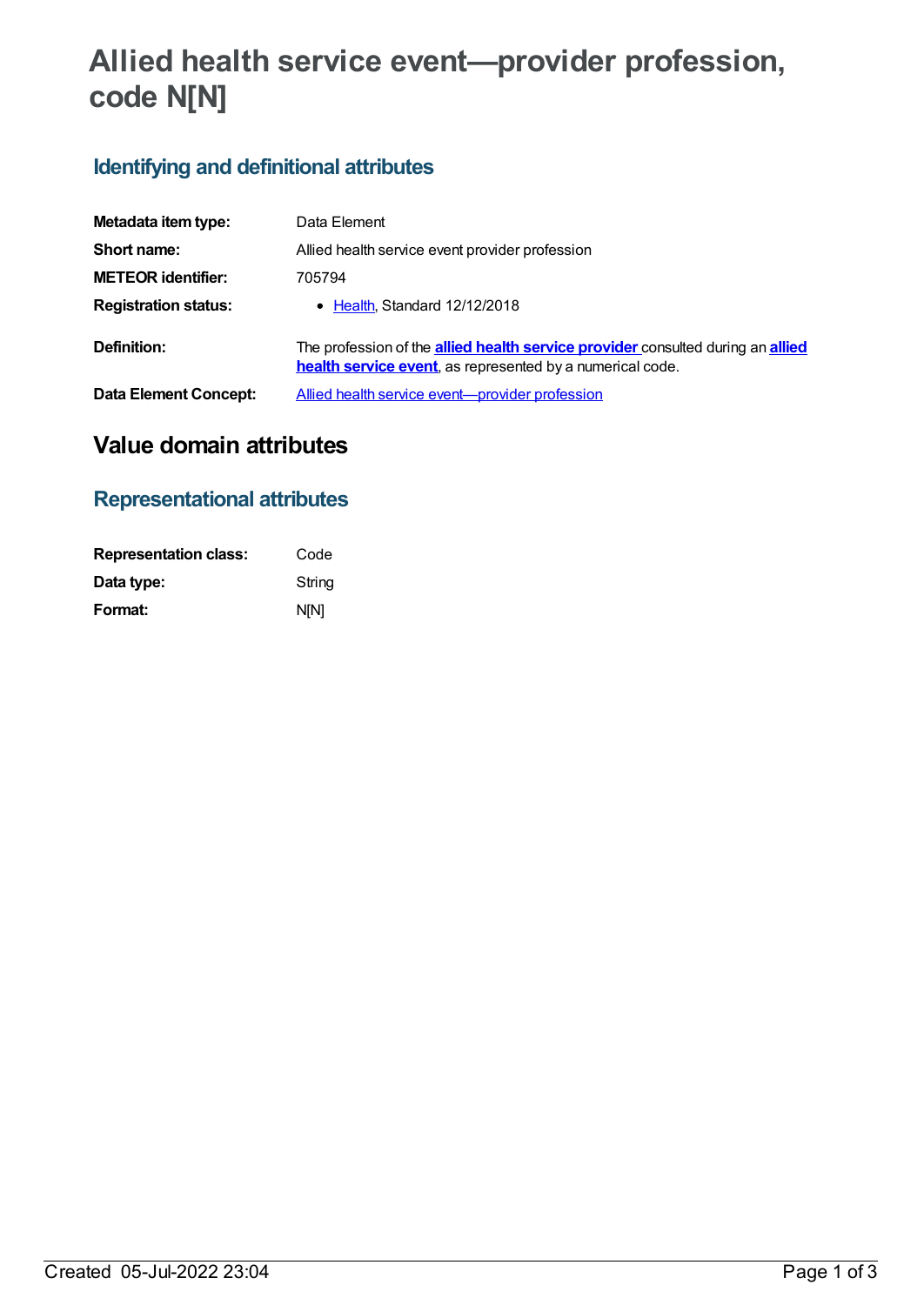#### **Value Meaning**

- Audiology
- Art therapy
- Child life therapy
- Clinical measurements
- Counsellor
- Diversional therapy
- Exercise physiology
- Leisure therapy
- Medical radiation professions
- Music therapy
- Neuropsychology
- Nutrition and dietetics
- Occupational therapy
- Orthoptics
- Pharmacy
- Physiotherapy
- Podiatry
- Prosthetics and orthotics
- Psychology
- Rehabilitation engineering
- Spiritual care
- Social work
- Speech pathology

## **Source and reference attributes**

**Submitting organisation:** Allied Health Professions Australia

## **Data element attributes**

## **Collection and usage attributes**

**Guide for use:** The provider [profession](file:///content/705622) indicates the **allied [health](https://meteor.aihw.gov.au/content/708041)** profession that the **allied health service provider** is working within while [performing](https://meteor.aihw.gov.au/content/705578) the **allied health service event**.

#### **Source and reference attributes**

**Submitting organisation:** Allied Health Professions Australia

#### **Relational attributes**